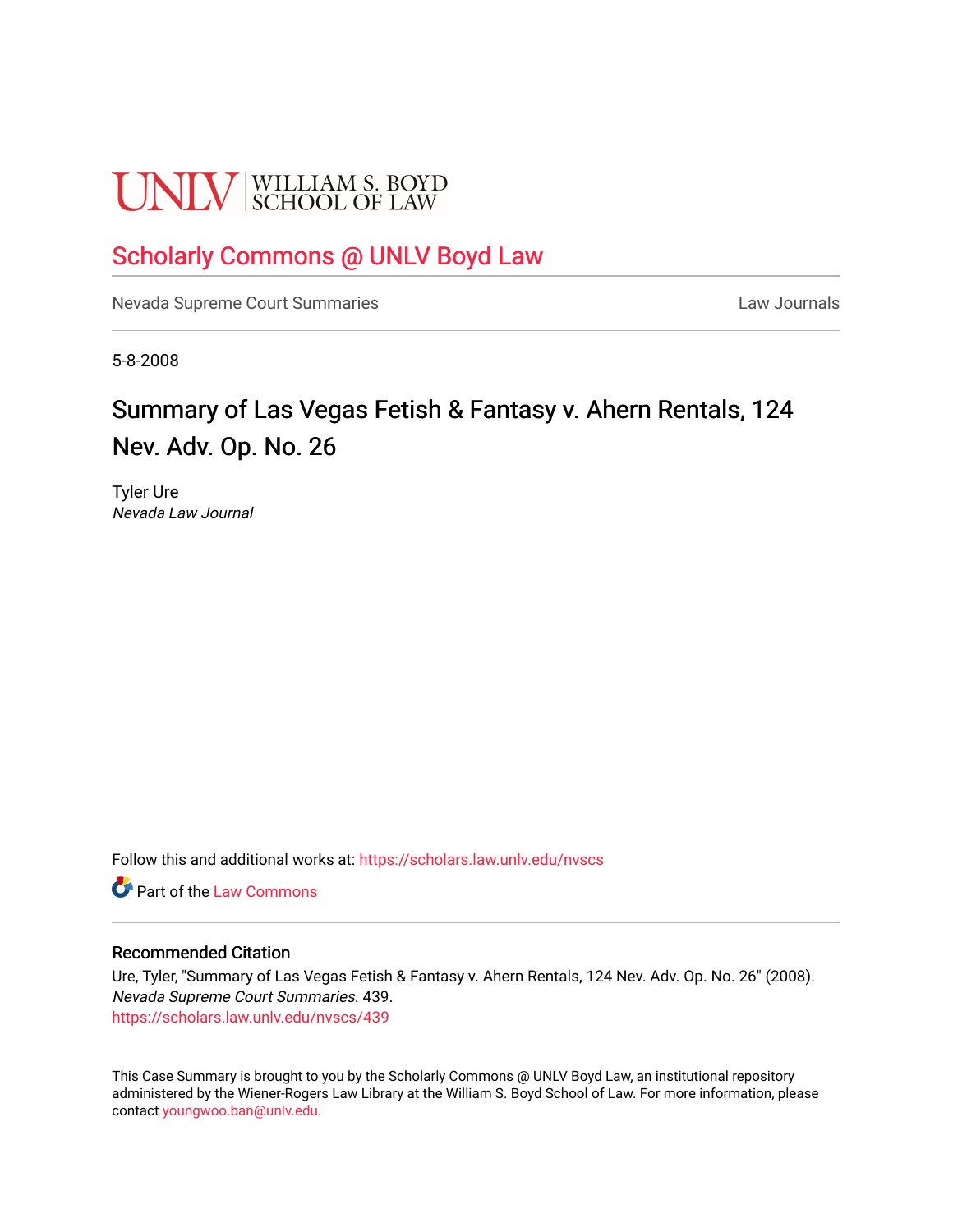## **Las Vegas Fetish & Fantasy v. Ahern Rentals 124 Nev. Adv. Op. [N](#page-1-0)o. 26 May 8, 2008[1](#page-1-0)**

## **Remedies- Unclean Hands Doctrine**

#### **Summary:**

 Appeal from a district court grant of summary judgment and an award for costs and attorney fees in a contract action.

#### **Disposition/Outcome:**

 Affirmed. The unclean hands doctrine did not bar Respondent Ahern's recovery because Nevada law requires both egregious conduct and serious harm resulting from the conduct. The district court did not abuse its discretion in awarding attorney fees where it considered failure to timely file an opposition as an admission that Respondent Ahern's motion was meritorious. The district court's award of costs to Ahern was proper because NRS 18.110 allows a party to enter a memorandum of costs before judgment is entered.

#### **Factual and Procedural History:**

 Appellant Las Vegas Fetish & Fantasy Ball, Inc. (LVFF) hosts an annual Halloween party. For it's 1998 Halloween Ball, it hired Signature Events (Signature) to coordinate the ball, including negotiating contracts with vendors. Under a contract between Signature and LVFF, Signature acted on behalf of LVFF and entered into an agreement with Ahern. Ahern was to provide tents, tables, canopies and other materials for the 1998 ball.

 Ahern never received payment from Signature. Ahern sought payment from LVFF after Signature went out of business, and LVFF's president made several payments to Ahern. When Ahern's president indicated he would stop making payments and intended to declare bankruptcy, Ahern filed suit against LVFF alleging breach of contract, unjust enrichment, and monies due and owing. LVFF filed an answer and a counterclaim for abuse of process, alleging Ahern improperly pursued its breach of contract claim and willfully misrepresented the nature of Ahern and LVFF's relationship.

 LVFF moved for summary judgment arguing that no contract existed between Ahern and LVFF and that Ahern had fabricated evidence. In its opposition, Ahern conceded it could not prove privity of contract. The district court granted in part and denied in part LVFF's motion for summary judgment. At trial, the jury returned a verdict in LVFF's favor on its abuse of process claim for \$1. The district court granted Ahern's motions for attorney fees and costs.

<span id="page-1-0"></span><sup>&</sup>lt;sup>1</sup> By: Tyler Ure